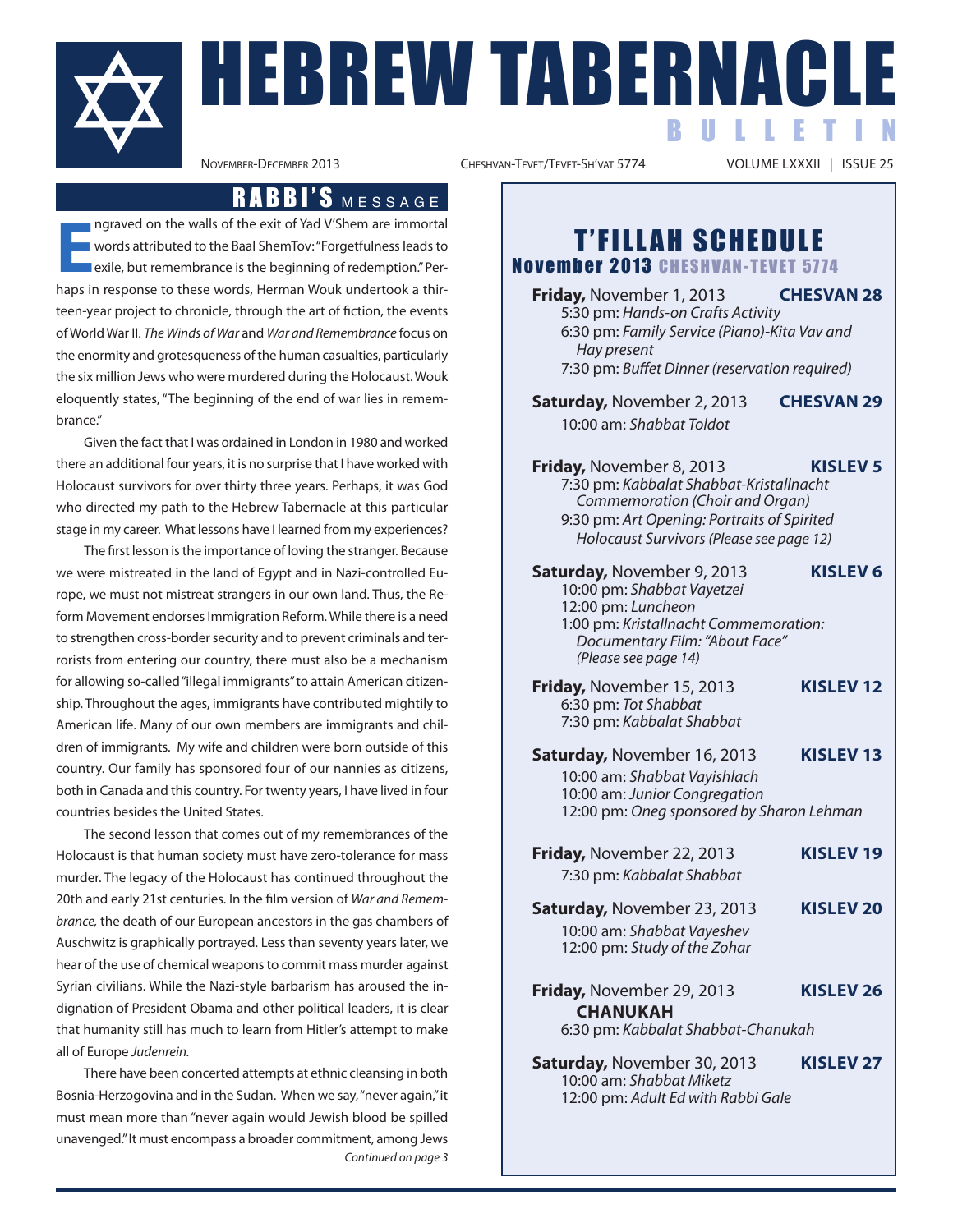

## **HEBREW TABERNACLE CONGREGATION**

A Liberal Congregation & Progressive Community Center

| RebJeff99@yahoo.com                                              |
|------------------------------------------------------------------|
|                                                                  |
| jfinkel@huc.edu                                                  |
| Dr. Robert L. Lehman, z"   Rabbi Emeritus                        |
| Margaret MoersWenigRabbi Emerita, Beth Am                        |
| mwenig@huc.edu                                                   |
|                                                                  |
| rselig@lycos.com                                                 |
|                                                                  |
| hamburg@nyp.org                                                  |
|                                                                  |
| jslcsw@aol.com                                                   |
|                                                                  |
| ren_27@rocketmail.com                                            |
|                                                                  |
| jeff.burak@gmail.com                                             |
|                                                                  |
| Lcytryn@gmail.com                                                |
|                                                                  |
| dianaddouglas@hotmail.com                                        |
|                                                                  |
| susan_gellert@yahoo.com                                          |
|                                                                  |
| skleinp@aol.com                                                  |
| Richard Ehrenreich  Men's Club President                         |
| rehrenreichusa@nyc.rr.com                                        |
| Sheldon KoyHebrew School Principal                               |
| skhspr@gmail.com                                                 |
|                                                                  |
| htoffice@nyc.rr.com                                              |
| Rita Hamburgh Chair, Outreach & Membership Committee             |
| hamburg@nyp.org                                                  |
| Hannah Eisner Chair, Chesed Committee                            |
| HTchesed@gmail.com                                               |
| Youth & Family Committeehtoffice@nyc.rr.com                      |
| Harriet Bailer, Diana Douglas & Regina Gradess GoldWing Curators |
| EHBailer@aol.com;dianaddouglas@hotmail.com;                      |
| ReginaG99@gmail.com                                              |
|                                                                  |

Web address: www.hebrewtabernacle.org Published bi-monthly by the Hebrew Tabernacle of Washington Heights 551 Fort Washington Ave. New York, NY 10033-1908 A Member of the Union for Reform Judaism

Deadline for inclusion in the January -February Bulletin is January 6th Material received after that date will be held until the March-April issue. *htoce@nyc.rr.com*

## **T'FILLAH SCHEDULE**

#### December 2013 TEVET-SH'VAT 5774

| Friday, December 6, 2013<br>5:30 pm: Hands-on Crafts Activity<br>6:30 pm: Family Service (Piano)-<br>Kita Dalet and Zayin present<br>7:30 pm: Buffet Dinner (reservation required) | <b>TEVET 3</b>  |
|------------------------------------------------------------------------------------------------------------------------------------------------------------------------------------|-----------------|
| <b>Saturday, December 7, 2013</b><br>7:30 pm: Shabbat Noach-Rosh<br>Chodesh Cheshvan<br>12:00 pm: Adult Ed with Rabbi Gale                                                         | <b>TEVET 4</b>  |
| Friday, December 13, 2013<br>6:00 pm: Tot Shabbat<br>7:30 pm: Kabbalat Shabbat                                                                                                     | <b>TEVET 10</b> |
| <b>Saturday, December 14, 2013</b><br>10:00 am: Junior Congregation<br>10:00 am: Shabbat Vayechi<br>12:00 pm: Study of the Zohar                                                   | <b>TEVET 11</b> |
| Friday, December 20, 2013<br>7:30 pm: Kabbalat Shabbat                                                                                                                             | <b>TEVET 10</b> |
| Saturday, December 21, 2013<br>10:00 am: Shabbat Shemot<br>7:00 pm: WHFC: Meet the Filmmakers                                                                                      | <b>TEVET 11</b> |
| Friday, December 27, 2013<br>7:30 pm: Kabbalat Shabbat (lay Led-Piano)                                                                                                             | <b>TEVET 24</b> |
| Saturday, December 28, 2013<br>10:00 am: Shabbat Vaera                                                                                                                             | <b>TEVET 25</b> |



**If you or someone you care about is hospitalized, ill, or needs some cheer, contact the Chesed Committee. Neglect is a shame, with everyone to blame.**

**Call the office at 212-568-8304 or e-mail us at HTChesed@gmail.com**

W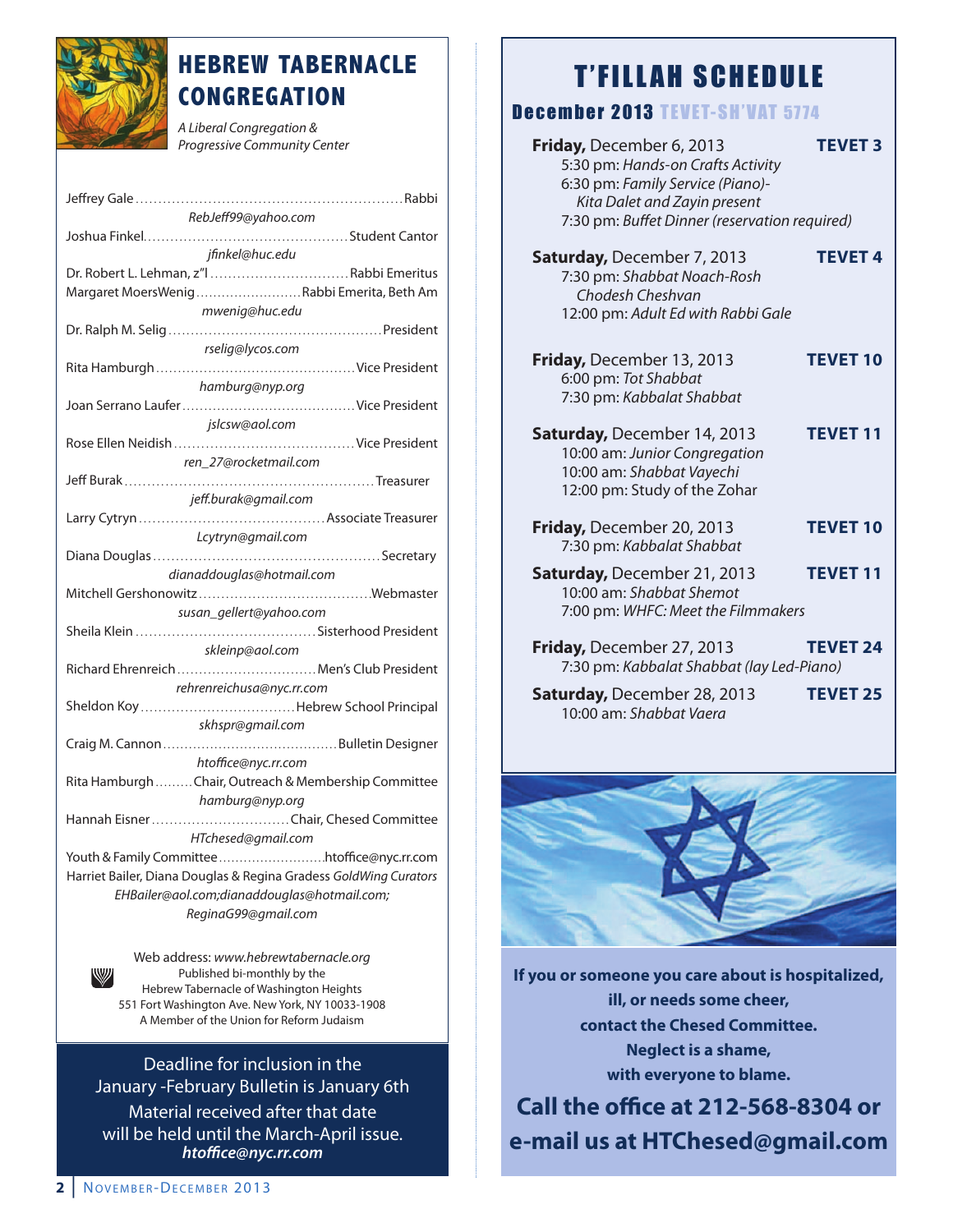#### RABBI'S Message

#### Continued from page 1

and non-Jews, that genocide cannot be tolerated in any place at any time. In 1999, Elie Wiesel invoked the phrase to challenge the U.S. leadership's commitment to respond to genocide perpetrated against any other people:

"Is today's justified intervention in Kosovo...a lasting warning that never again will the deportation, the terrorization of children and their parents be allowed anywhere in the world?" Because the Jewish people experienced genocide firsthand and were abandoned by the international community in their time of greatest need, Jews bear a particular responsibility to ensure that genocide be prevented. It is a responsibility we cannot abdicate, otherwise, as the writer David Rieff notes, "'Never again' might best be defined as 'never again will Germans kill Jews in Europe in the 1940s.'"

The third lesson that emerges from my remembrances is the destructiveness and futility of war. On the Second Morning of Rosh Hashanah, I quoted Winifred Owen's"Parable of the Old Man and the Young." Armed conflict takes place because nations refuse to sacrifice The Ram of Pride, crass national self-interest, and prefer to sacrifice the lives of soldiers and civilians to achieve their aims. As Herman Wouk points out in his forward to War and Remembrance, "war is an old habit of thought, an old frame of mind, and an old political technique which must now pass as human sacrifice and human slavery." Using Captain Victor Henry as his mouthpiece, he also states in The Winds of War, "Either war is finished or we are."

The fourth lesson that I gleaned from my personal experiences over the years is the mitzvah of remembrance itself. Recognizing that no two Holocaust survivors will have the same story nor come to the same conclusions about what happened during World War II, we still have the duty to remember. If we are to purge humanity of hatred of people who are different and substitute for it love of the stranger, we have the duty to remember. If we are to banish war as a destructive and obsolete form of resolving world conflict, we have the duty to

remember. The bones of our six million ancestors stretch from France to the Urals and lie in the darkness of the grave; they will not have died in vain if their remembrance can lead us from the long, long time of war to the time of peace.

At the Hebrew Tabernacle, we will fulfill the mitzvah of remembrance when we observe the 75th anniversary of Kristallnacht, on November 8th. Our guest speaker will be Dr. Ruth Westheimer, a prominent member of our congregation. In cooperation with the YM & YWHA of Washington Heights, we are setting up a special exhibit in the Gold Wing Gallery for the months of November and December. It will consist of pictures and testimonies of Holocaust survivors from among our own congregation. The opening of the exhibit will coincide with our annual Kristallnacht service.

After services on November 9th, we will show the documentary, About Face, a film about the experiences of German Jewish refugees who returned to Europe and Germany as members of the Allied Armies. Kristallnacht was the culmination of the expulsion of the Jews from Germany; the victorious nature of the soldiers' return is a great counterpoint to the terror of Kristallnacht.

As I accept the honor and awesome responsibility of writing the service and helping to plan the 75th anniversary of Kristallnacht with this particular congregation, I re-affirm the powerful words of Abraham Shlonsky:

I have taken an oath: To remember it all, to remember, not once to forget! Forget not one thing to the last generation when degradation shall cease, to the last, to its ending, when the rod of instruction shall have come to conclusion. An oath: Not in vain passed over the night of the terror. An oath: No morning shall see me at Sesh-pots again. An oath: lest from this we learned nothing.

The beginning of the end of war lies in remembrance.

## The Hudson Community Project: Safe At Home

A new support program for homebound elderly residents of Riverdale, Washington Heights and Inwood. The program extends the continuum of care for older adults in these communities, offering services which include: case management, transportation, housing advocacy, homecare, food pantry, and health maintenance services. It is a collaboration of the Riverdale YM-YWHA, the YM-YWHA of Washington Heights and Inwood, the Jewish Community Council of Washington Heights and Inwood, and the Hebrew Home at Riverdale. The Hudson Community Project: Safe At Home is funded through the UJA-Federation of New York. It is partially funded by the Harry and Jeanette Weinberg Fund for Programs for the Aging of UJA-Federation of New York.

For further information, please contact Sarah Leiner, Program Director at (646) 738-6092 at the YM & YWHA of Washington Heights and Inwood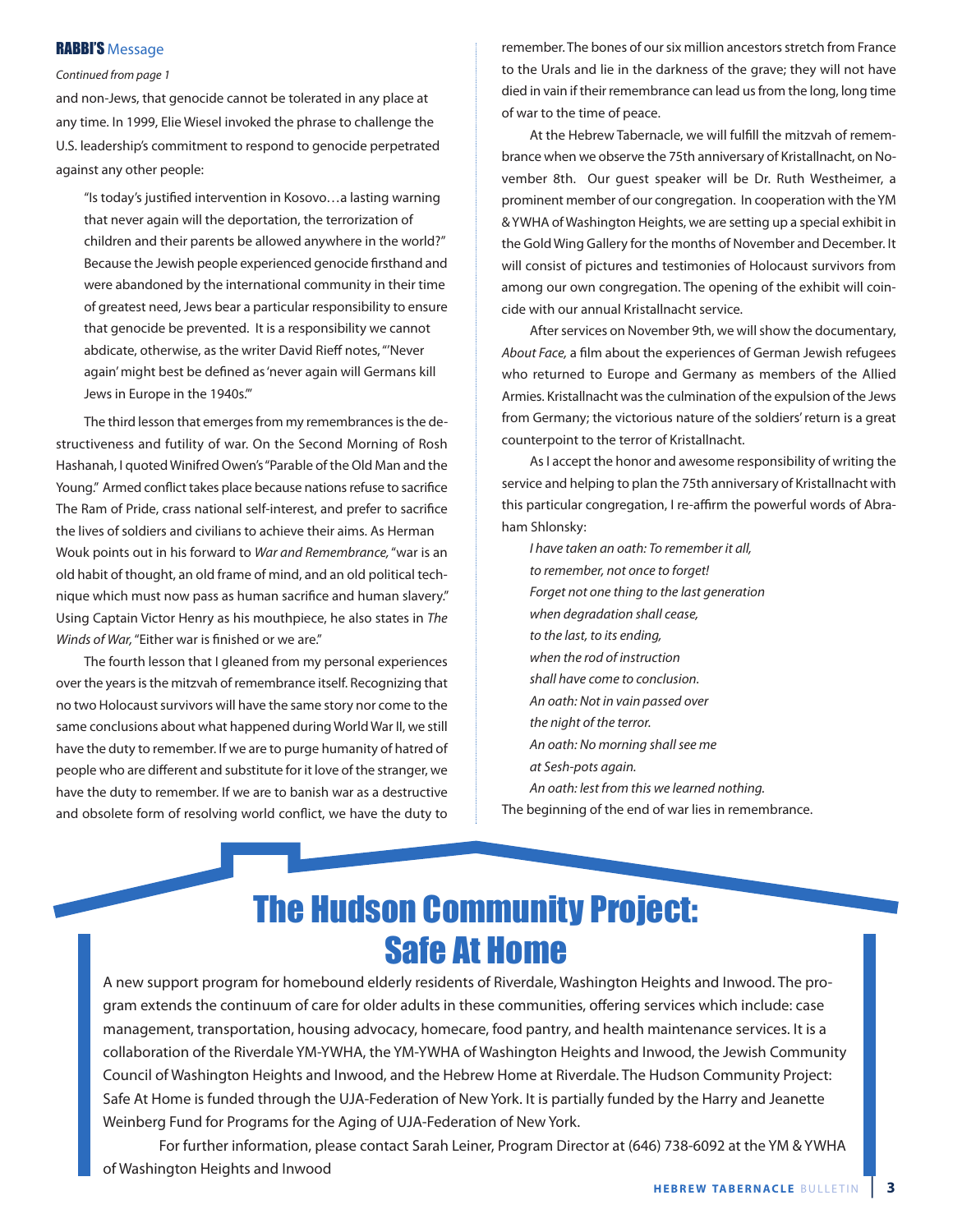#### The Armin and Estelle Gold Wing Gallery of the Hebrew Tabernacle welcomes

## Chieh De Jong **Home**

#### **JANUARY AND FEBRUARY, 2014**

Artist's Opening Reception Monday, January 6, 2014 • 6:46-7:45 pm

#### **ARTIST'S STATEMENT**

**F**or Chieh de Jong, art is an act of divination that serves as a bridge between heaven and earth, above and below. The subject of her art comes from contemplation and inner reflection during which she becomes both a receiver and transmitter of images and ideas. This creative action connects the artist to a Creator--transforming her, causing an alchemical change to her being.

This exhibit explores what defines a place as a home and why or how people choose the places they do. Chieh is fascinated by the movement of people, especially the pioneers of early America in search of homes. She is also interested in diasporas--people in exile looking for a promised homeland.

Chieh has been living in New York City since 1991, beginning in Williamsburg, Brooklyn, where she made films and music throughout the nineties. Since 2003 she has lived in both Washington Heights and Chestnut Ridge, NY. Chieh currently works at the Green Meadow Waldorf School as an assistant handwork teacher. She has also been an editing instructor at the New York Film Academy, and is currently studying applied arts at the Fiber Crafts Studio in Chestnut Ridge. Chieh and her husband Bart de Jong have a six-year old daughter, a dog and three fish. Her daughter is already showing artistic talent.

Some works may be for sale. Please discuss this with the artist. Hebrew Tabernacle receives a donation from each purchase.

This exhibit will be run from January through February, 2014. The Gold Wing Gallery is open M, W, F and Sat. Please contact the synagogue office, 212-568-8304 or htoffice@nyc.rr.com for hours. Website: hebrewtabernacle.org





Self Portrait



Irises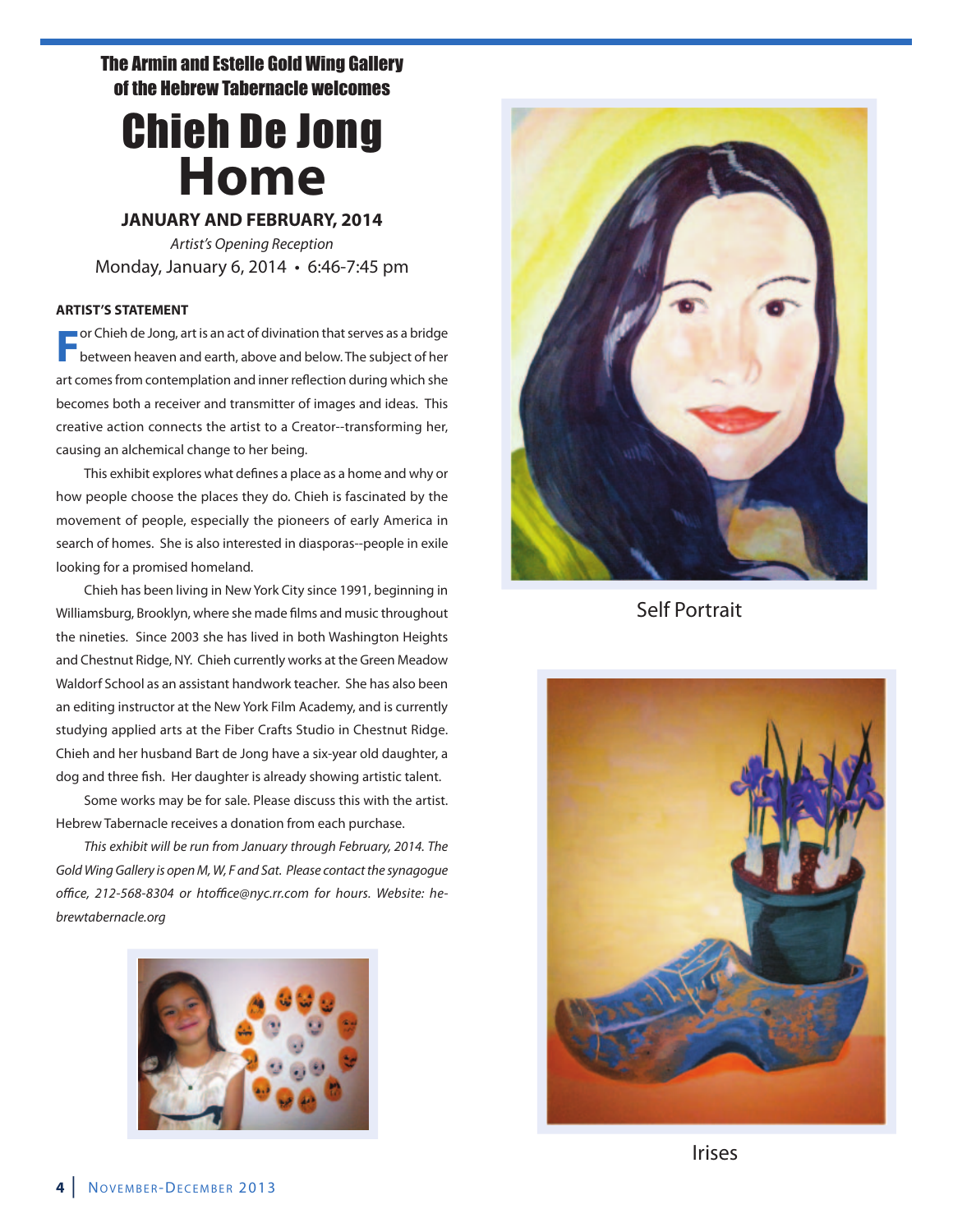# **THANK YOU**

#### **WE GRATEFULLY ACKNOWLEDGE THESE RECENT CONTRIBUTIONS:**

#### **CLERGY ASSIST FUND**

received a donation from…

#### **GENERAL FUND**

received a donation from… Laura Altschuler Kol Nidre Donations

Helen Benson **Yiskor Donations** Yiskor Donations

Edith Crystal **Edition** Crystal Crystal Crystal Crystal Crystal Crystal Crystal Crystal Crystal Crystal Crystal Crystal Crystal Crystal Crystal Crystal Crystal Crystal Crystal Crystal Crystal Crystal Crystal Crystal Crysta Arthur Eisner Kolley and The Matter Controller Kolley Kolley Kolley Midre Donations

Harry & Lotte Frolich **Kol Nidre / Yiskor Donations** Kol Nidre / Yiskor Donations Lana Glaz Kol Nidre / Yiskor Donations Edith Strauss Goldsmith Kol Nidre / Yiskor Donations Alfred Goldstrom **Kol Nidre / Yiskor Donations** 

Mark & Rita Hamburgh **Kol Nidre Donations** Kol Nidre Donations

Paul & Sheila Klein Kohl Nidre Donations

Sharon Lehman **Kol Nidre / Yiskor Donations** Kol Nidre / Yiskor Donations Rita Leopold Kol Nidre / Yiskor Donations

Hebrew Tabernacle Sisterhood **Assists to cover clergy payroll costs September**, 2013

תודה רבה

Yiskor Donations Michael & Vivian Anapol In memory of the Yahrzeit of John Wolf Ruth Baer **In memory of the Yahrzeit of Leoni Newburg** In memory of the Yahrzeit of Leoni Newburg Bella Y. Bankoff **Example 20 In memory of the Yahrzeit of Ida Gordon** Kol Nidre Donations Steven Baer **In memory of the Yahrzeit of Elsa Bauml** In memory of the Yahrzeit of Elsa Bauml Jerry & Ellen Bergman In memory of the Yahrzeit of Ilse and Ernest Bergman

Nuta Bery-Chmukh To permanently enter the names of Eric Fourier, Adel Goldstain, Bronya Bery, Abraham Bery, Juda Ley Julyana Bery-Chmukh into the Book of Life Herta Bloch Kol Nidre Donations Avery Corman **Avery Corman Communist Communist Communist Communist Communist Communist Communist Communist Communist Communist Communist Communist Communist Communist Communist Communist Communist Communist Communist Commu** Bernard R. Crystal, The Communication of the Midre / Yiskor Donations In memory of the Yahrzeit of Sylvia Crystal Mario A. & Johanna J. Eisenberger In memory of the Yahrzeit of Hans Hermann Yiskor Donations Hannah Eisner **In appreciation for the good wishes for my recovery In appreciation for the good wishes for my recovery** Eva B. Feist Kol Nidre Donations Gertrude Frankel **Kollandia Expeditions** Kol Nidre Donations Yiskor Donations Max Frankel **In memory of the Yahrzeits of Mary and Jacob Frankel** In memory of the Yahrzeits of Mary and Jacob Frankel Georgette & Hermann Teifer Gestely **In memory of the Yahrzeit of Imre Gestely** Barry & Irene Gilbert **In memory of the Yahrzeit of Ella Maier** In memory of the Yahrzeit of Ella Maier Victor & Susanna Cahn Glass **Yiskor Donation from the Glass family** Yiskor Donation from the Glass family Barbara Gonzo **In memory of the Yahrzeit of Sarah Dlugatch** In memory of the Yahrzeit of Sarah Dlugatch In memory of the Yahrzeit of Sylvia Dlugatch Michael & Della Haft In memory of the Yahrzeit of Stanley Haft Clarice Hausman to permanently enter the names of Fira and Roma Tsap into the Book of Life. Hilda Hoffman **In memory of the Yahrzeit of Jindrich Hoffman** In memory of the Yahrzeit of Gerda Ruwalski Donald J. Isler In memory of the Yahrzeit of Berta Kuba In memory of Margot Hochberger Kathe Jonas **In memory of the Yahrzeit of Paul Gottschalk** Michael & Melanie Klein In honor of Nate Kushnirsky's Bar Mitzvah Yiskor Donations B. Kuerer **In memory of the Yahrzeit of Ida Kuerer** In memory of the Yahrzeit of Ida Kuerer Joseph & Joan Serrano Laufer In memory of our dearly departed John Wolf

Continued on page 6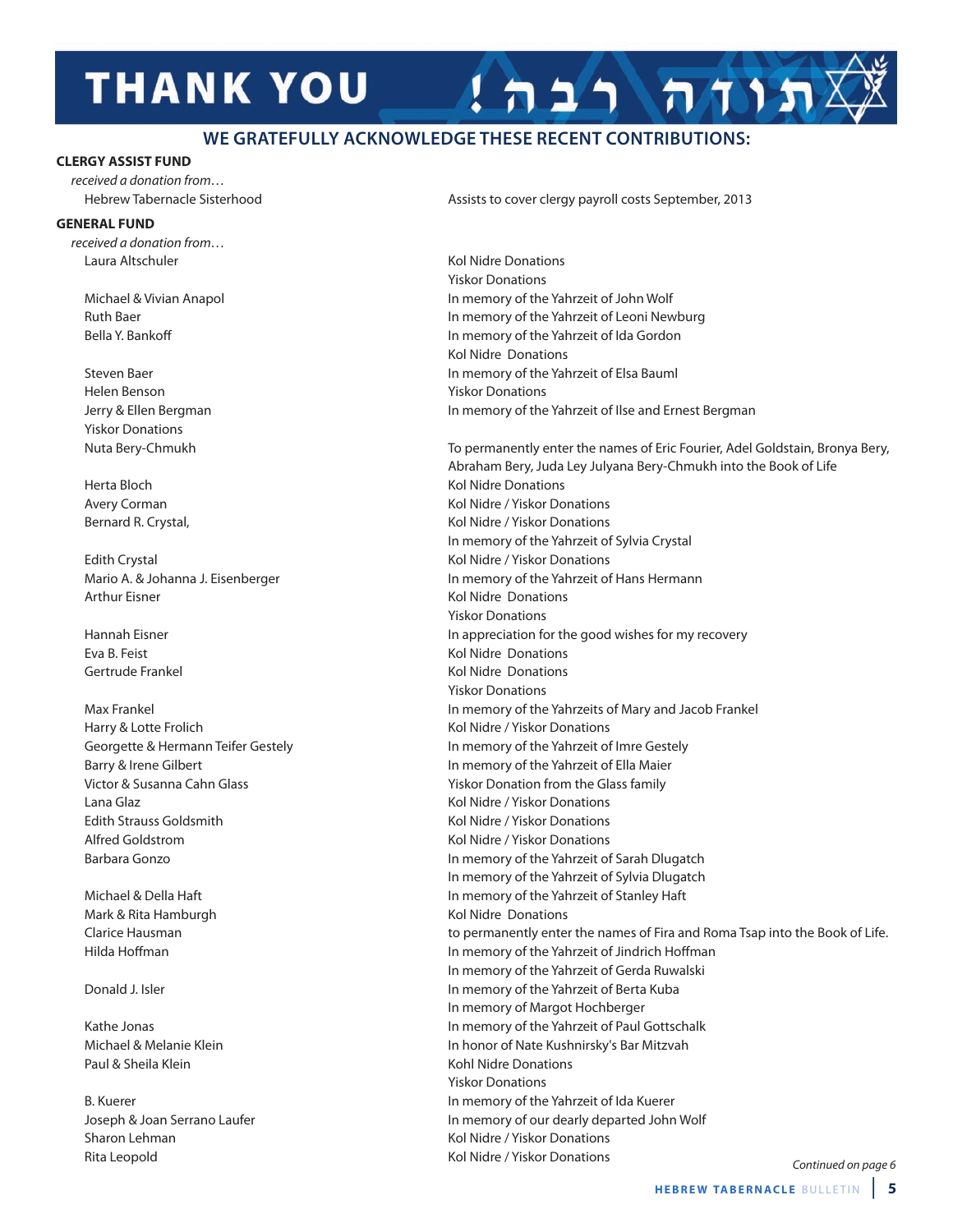# **THANK YOU**

#### **DONATIONS**

Continued from page 5

Yiskor Donations

Lois Naftulin **In memory of Pat McCullough** In memory of Pat McCullough Rita Rosenthal **Kollah Kol Nidre Donations Kol Nidre Donations** 

Thelma Silber **Thelma Silber Yiskor Donations** Lt. Col. Walter & Mrs. Anita Stern Kol Nidre / Yiskor Donations Margot K. Stern Kol Nidre / Yiskor Donations Gary Thalheimer **Kollah Exception Constructs** Kol Nidre Donations

#### **KRISTALLNACHT COMMEMORATIVE FUND**

received a donation from… Helen Benson Hannah Eisner Eva B. Feist Charles & Lilli Friedman

Robert Levenback **In memory of the Yahrzeit of Hedy Levenback** In memory of the Yahrzeit of Hedy Levenback Ruth Levi Donation to purchase Flowers for Rosh Hashanah Donation to purchase Flowers for Yom Kippur In honor of Torah Dressing Herbert Liebmann In memory of John Wolf Marga Marx **Marga Marx Marga Marx Marga Marx Marga Marx Marga Marx Marga Marx Marga Marx Marga Marx Marga Marx Marga Marx Marga Marx Marga Marx Marga Marx Marga Marx Marga Marx Marga Marx Ma** 

תוח רבה

In memory of the Yahrzeit of Paula Marx Steven & Susan Meininger **In memory of the Yahrzeit of Hugo Meininger** In memory of the Yahrzeit of Hugo Meininger Carolyn & John Murtaugh In memory of our dearly departed John Wolf Hannelore Noe In memory of the Yahrzeit of Ella Maier Harry & Ellen Nakhnikian Reis In memory of the Yahrzeit of Gustav Reis Lore Reutlinger The Communications - Yom Kippur Kol Nidre Donations - Yom Kippur Leontine Rishik In memory of the Yahrzeit of Jacob Rishik Manfred & Rhoda Rosenthal **In memory of the Yahrzeit of Lisel Rosenthal** Yiskor Donations In memory of the Yahrzeit of Walter Rosenthal Werner & Audrie Rothschild **In memory of the Yahrzeit of Siegmund Rothschild** Verner & Audrie Rothschild Joan & James Savitt In memory of the Yahrzeits of Martin, Elaine, and Frederic Neuburger Irene Schmidt In memory of the Yahrzeit of Ernest Schmidt Vera Selig General operating support - from Vera & Ralph Selig General operating support Rudolph Steinhardt In memory of the Yahrzeit of Hannah Neuhaus Henry & Liesel Stern In memory of the Yahrzeits of Bella & Edgar Friedberg Larry & Janice Stolzenberg **In memory of the Yahrzeit of Ruth Jost** In memory of the Yahrzeit of Ruth Jost Ursula Strauss In memory of the Yahrzeit of Paul Strauss Yiskor Donations Kurt & Anita Vooss **Kollandia III van die Staats** Kol Nidre Donations Yiskor Donations Susan Wertheim In memory of the Yahrzeit of Samuel Kaplow Ruth Wertheimer **Kol Nidre / Yiskor Donations** Kol Nidre / Yiskor Donations In memory of the Yahrzeit of Felice Kalfus In appreciation of High Holiday special Aliyot In memory of the Yahrzeit of Phyllis Taylor, Melanie Klein's mother and Michael Klein's mother-In-law Carl Wolf In memory of the Yahrzeit of August Wolf Joseph E. Wolfermann General operating support Marion Wollmeringer The Table 10 memory of the Yahrzeit of Robert Wollmeringer Ursula Woodfin **In memory of the Yahrzeits of Marga Stoerger & Berta + Hans Van Moelken** In memory of our dearly departed Gerry Breidenbach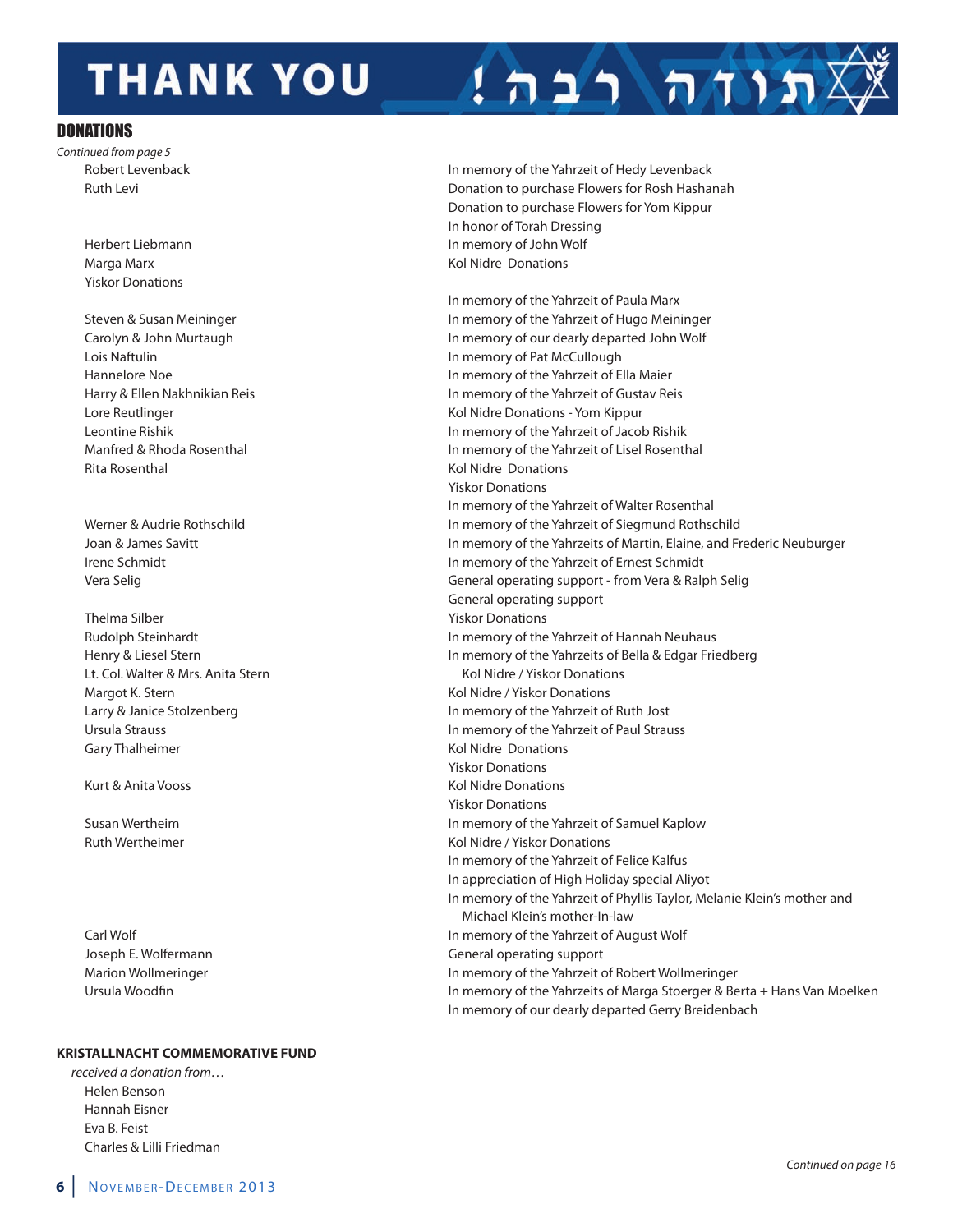#### **IN MEMORIAM**

In grateful memory of the departed whose names are taken from the records of Hebrew Tabernacle and Beth Am and which appear on a separate weekly Yahrzeit list. It is our minhag to read Yahrzeit names at the Shabbat services following the date. **If you would like a name read,** please call the office in the preceding week.

#### **YAHRZEIT LIST**

#### **November 1 & 2, 2013**

Stanley Adelman Samuel J. Appel Walter Barton Arthur Berg Fred Bern Betty Bodenheimer Jean Boehm Leopold Cahn George Charig Paula Deman Sylvia Dlugatch Stephen Fleck Sari Frank Winston Werner Frank Regina Landau Freeman Else Friedman Fred Furnberg Rosa Ganz Fred Gluck Meta Goldmann Paul Hahn Rose Hanau Renate Heiman Gertrude Heller Alice Hertz Ludwig Heymann Bertha Hirschowitz Debra Hoberman Charles Hymes Hannah Jacob Morris Kahn Irma Knoepfler Frank Koerpel Ethel Kohon Alex Kopydlowski Jesse Kutell Leopold A. Levison Augusta Levy Lillie Machlis Claire May Alphons Mayer Clara Mayer Joseph Merber

Theodor Morgenroth Alfred Muir Benjamin Oberst Rose Rosenthal Yetta Rothschild Eugene F. Rubino Rosalind Salomon Lilly Sandel Florence Scheer Lydia Tislowitz Herta Westheimer Mark Wolff

#### **November 8 and 9**

Hermann Altmann Emanuel Arnstein Isaac Bauland Ilse Bergman Siegfried Bernheim Herman Bloch Isidor Bloch Berta Choron Boris Choron Jane Collin Yettchen Collin Harry Danzig Jane Danzig Moses Edberg Paula Ehrenreich Allen J. Elias Rosalie Englaender Regina Frankenberg Lily Freedman Bella Friedberg Julius Goldschmidt Helene Goldstein Ida Gordon Resi Hamburger Lillie Henoch Max Henoch Erich Herz Karoline Herz Samuel Herz Martin Herzfeld Sarah Herzfeld Siegbert Herzfeld

David Heumann Louis Hopp Miriam Isaac Ernest Jakobsberg Max Kern Rose Kuehnrich Ida S. Kuerer Hermann Levite Lore Lewy Rene Loeb Bertel Lowenstein Larry Lubin Felix Marx Hugo Meininger Walter M. Meyers Emma Michel Karl Muetz Cecelia Nadler Josef Nesselroth Gerhard Ollendorff Markus Oppenheim Paul Pergamenter Sarah Pergamenter Rudolph R. Pfeffer Yitzhak Rabin Lucie Riess Joel Robinson Harriet Rothschild Katherina Schnurmacher Hans Walter Sittenmann Arthur Sommer Lillian Sontheimer Naftali Spiewak Ilse Stadthagen Ernest W. Stein Ida Stern Julius Stiefel Paul Ullman Henriette Waller Kurt Wallner Abraham Ward Fanny Weber Bernard F. Wickert

#### **November 15 and 16**

Frieda Berney Otto Bissinger Richard Deman Fred Ebel Herbert Elias Max Erman Viola Eschelbacher Gertrude Fleischman Edgar Friedberg Florence Friedland Felix Galimir Pepi Gartner David Goldfarb Rudolf Grunewald Leah Haines Helen W. Hart Hans Hermann Marta Herz Erna B. Herzfelder Miriam Hess Felice Kalfus Abraham Kestenbaum Henrietta Konig Hedi Levenback Ida Levy Ruth R. Maier Dr. Fred Marx Hede Meyerstein Eugene M. Moses Corinne H. Neuburger Aaron Oppenheim Hedy Oppenheimer Max Oppenheimer Laura Pollack Jack Rubinstein Lottie Sapadin Theresa Schaye Dorothy Schwartz Sol Seelig Gertrude Singer Jakob Spaeth Gunther Will **Thekla Wolff** 

#### **November 22 and 23**

Julie Bachenheimer Fred Beer Nathan Bendheim Jeannette Berger Sophie Berger Walter Biermann Irving Doniger Lotte Einstein Joseph Elias Ricarda Clemente Elvirez Ada Forscher Sidney Glickman Kurt Goetz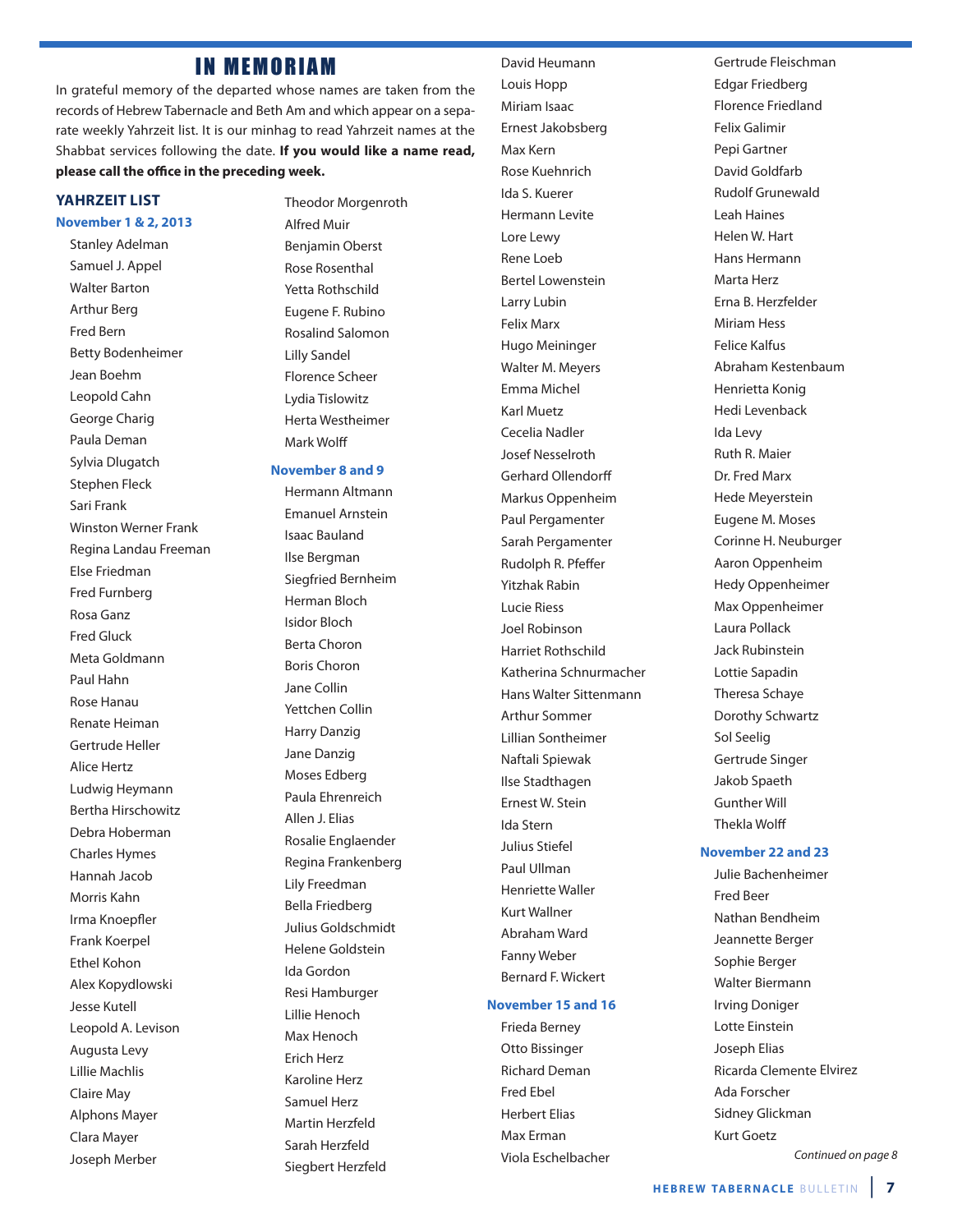#### **YAHRZEIT**

Continued from page 7 Betty Gold Nettie Hausman Margot H. Heilbut Sidi Herzberg Amalia Hirschfeld Rochel Greenberg Kleiner Adolph Koestler Pauline Koy Henry H. Kramer Lucy Loscocco Rose Maas Dr. Ernest Marso Herbert Marx Adolph Mastbaum Sussana Meyer Hansi Morbach Emmy Nathanson Hannah Neuhaus Leiser Neuman Harold Neumann Frederika Ober Sophie Phillips Lina Rubel Carl Ruwalski Thekla Strauss Margot Tannenwald Sarah Tanz Henrietta Vogel Max Wallenstein Lilly Weil Beatrice Weinberg Elsa Weinberg Hermann Wellisch Lucie Wiesengrund Blanche Wurzinger

#### **November 29 and 30**

Helene Adler Abraham Arndt Bertha C. Austern Ernest Bergman Ruth Bloch Joseph A. Blum Ludwig Brandt Annie Charig Moses Dittmann Norman Eisner Susanne Erman Anna Fein Rae Fiber

Morris W. Flaster Dr. Walter C. Fleck Ilse Flehinger Max Fried Gerry Goldberg Isidor Guggenheim Justin Hanau Pvt. Samuel J. Heller Jindrich Hoffman Siegfried Jonas Eric Kaufman Samuel Kestenbaum Marie Klopfer Julie Koerpel Martha Kohlmann Jamie Kohn Ilona Lehman Max Lexandrowitsch Fred Luft Charles Meyer Ernest Michel Betty Myerson Rose Nadelman Dr. George S. Naftulin Frances Pulsifer George Rawle Jacob Rosenberg Rose Rosenfeld Lisel Rosenthal Susan Berger Schack Ernest Schmidt Ilse Seelig Hanna Stern Jacob Stern Phyllis Stream Mollie Stutz Richard Weis Max Westheimer Markus Wollner

#### **December 6 & 7**

Joseph Adler Irving Axelrad Ruth Baer Werner Bauer Sofie Baumgart Bertha Bertheim Emmy Blankenstein Moritz Blumenthal Joan Brennan Ann Callman Morton Eligator

Walter Frank Ida Friedland Rose Glantz Julius Gold Irving Goldman Curt S. Goldsmith Manfred Hahn Abraham Heilbronn Bruno Herz Ella Jacobs Paul S. Jonas Emma Katz Esther Klein Adolf Lachmann Walter F. Lebrecht Alfred Levy Samuel Levy Sarah Lewis Henry Lipkin Bernard S. Lowenthal Emil Mandel Jenny Meier Valerie Muetz Dr. Solomon Perlroth Honora Reiss Martha Reiter Gershon Remiz Samuel Rind Jeanne Rubinstein Benjamin L. Saloshin Hugo Sander Philip Sandler Irma Scharf Ingeborg Schorsch Bertha Schwab Willy Schwab Max Smerka Harry Solow Ann Sonnenfeld Louis Strauss Abram A. Weigert Herman Weiler Jacob Wielar Frieda Winter Minnie Wolff

#### **December 13 & 14**

Bella Adelman Lea Allweil Lina Arndt Mimi Bachrach Alfred Besser

Walter Blankfort Ilse Brodman Isidore Brown Amelia Cohen Henry L. Cohen Ronald Cronin Gus Einstein Erna Englander Fanny English Ira Eulau Erich S. Federmann Meloni Frank Aaron Friedland Lea Goettinger Martin Goldman Emma Gutmann Ruth Heinecke Friedel Heynemann Joseph Kavaler Rita Eulau Kern Hedy Klinger Grete Lehmann Max Levine Paula Marx Hugo Meier Fred Meyer Ottilie Meyer Erna Nussbaum Moses Ottenheimer Dr. Maurice Rashbaum Mamie Rosenfeld Oscar Rosenthal Selma Sarner Tillie Schwartz Julius Seligsberg Ilse Selowsky Samuel Sollender Dr. Alfred Strauss Dr. Justin Strauss Fay Sturman Julius Ullmann Aaron Weigert Morris Weigert Dr. Walter Weil Dennis H. Wolf Hedwig Wollner

#### **December 20 & 21**

Emma Arndt Muriel Baar Lottie Bachenheimer Continued on page 9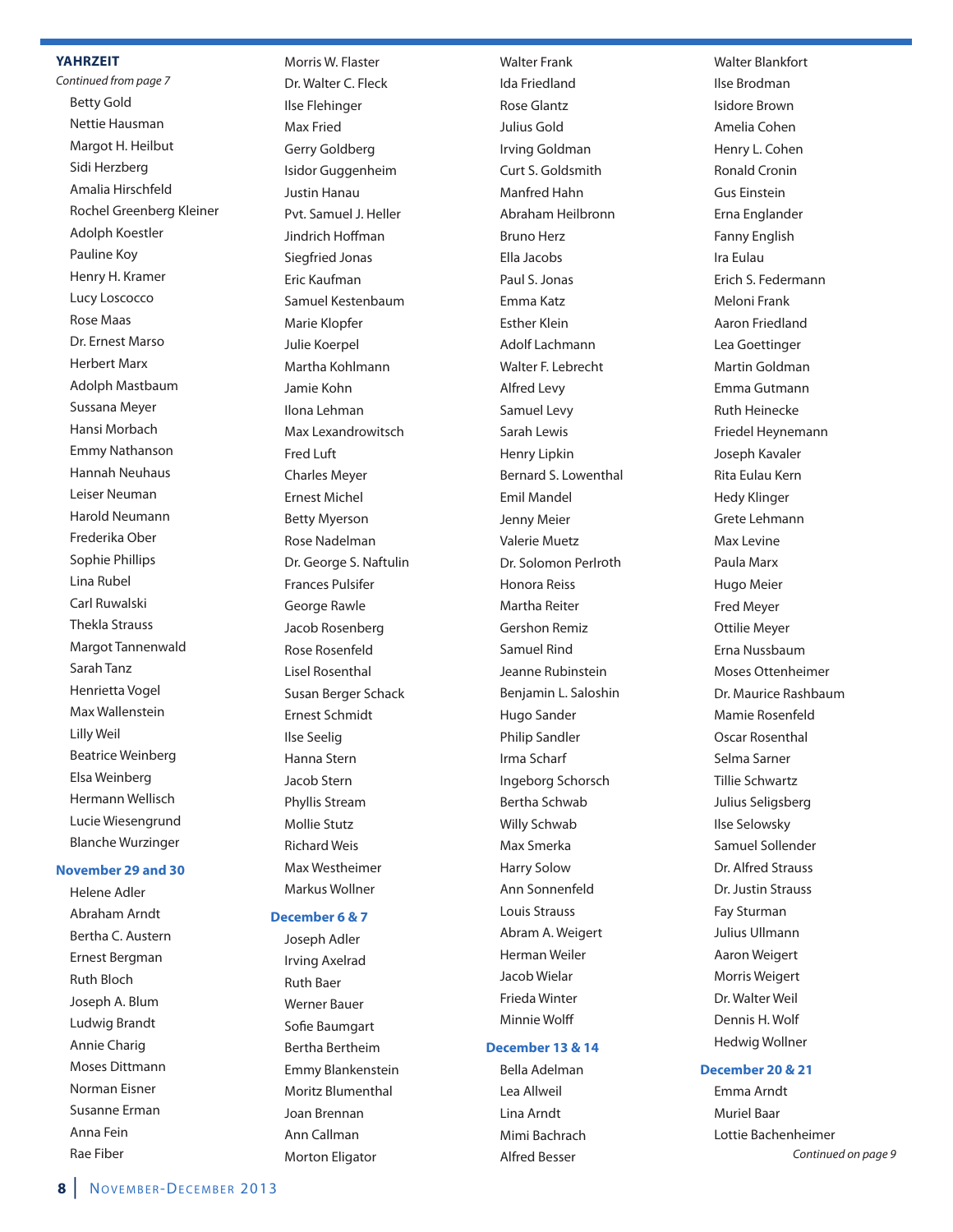#### **YAHRZEIT**

Continued from page 8 Herman Benjamin Lucie Bergmann Sophia Block Esther Blum Franziska Boas Bessie Braunstein Ellen Clipper Rita Cohn Maxim Decoin Kurt Elias Herman Engel Hilde Englander Oscar Englander Thekla Frank Anne M. Greenbaum William Haberman Sidney Hausman Frida Hecht Julius Heilbronn Theresa Heiman Jacob Isaacs Arthur Jacoby Leopold Jourdan Rose Lauer Nanni Loeb Lee Luft Bertha Orchard Metzner Rosa Michel Alfred Mortge Fanny Neumann Rodolfo Neustadt Armin Oppe Dakota Pite Rabbi Jacob Polish Gerde Pollack Charles Rosenfeld Siegfried Rosenthal Otto Rubel Jean Rubinsky Elmer Sapadin Kurt Schickler Bella Schnitzler Herbert Schwartz Tillie L. Schwartz William Seideman Leo Steindler Martin Thalheimer Henry Wallach Bertha Weikersheimer

Jakob Weinheim Rosel Wodowski Henry Wolf Regina Wolf

#### **December 27 & 28**

Ruth Batt Hertha Baumblatt Sally Baumblatt Gisela Beer Carl Berney Dr. Maria Blume Julius Bock Peter Brandt Michael Breshaw Sarah Dessauer Nathan Eckstein Mildred Engel Charles Eppstein Victor Feibelman Julius Feist Marx Finstone Herta Fleck Simon Fleishman Rose Forscher Hilda Fuld Hedy Ginzburg Samuel Golden Walter Goldstrom Simon M. Greene Sydelle Greenhut Martin Haas Bruno Heart Paul Heinecke Adolf Israel Sophie Israel Doris Karp Ludwig Katz Siddy Krisch Mascha Kupfer Paula Laubheim Bertha Laufer Martha Levy Dr. Richard Lewin Bernard Lewis Leon Loeb Emilie Lowenstein Max Marx Henry Oestreicher Frieda Oppenheimer Mina Oppenheimer Elsa Poortje

Jacob S. Rosen Ascher Rosenbluth Jeanette Elfriede Rosenwald Carrie Samuels Barbara Scholler Rose Schulman Julius Silberstein Werner Simon Lillie Sink Morris Sokolowski Gerald Solomon Shari Solow Alex Sonnenfeld Louise Stern Erna Strauss Florence Tanenzaph Carrie Weil Herta Wollner

#### **January 3 & 4**

Bessie Adler Margarete Adler Josef Bachenheimer Warner Baer Margot Baumgart Gertrude Bloch Fred Bodenheimer Margaret Breitbarth Lucy P. Cahn Sofie Cohen Caesar Cohn Ernst Damitt Jacob Dessauer Nora Frajer Leonard Friedland Bianca Geist Emanuel Glantz Grigori Glaz Lilly Golub Inge Goodkind Bina Hamburger Frieda Hamburger-Schmer Daniel Hamelburger

Robert Hyman Aaron Jacobs Laura Karlsruher Alice Katz Berti Katz Arthur L. King Alice Kingsley Charles Kluge Ancel Land Bill Leipzig Shirley Lesser Tillie Sneudaira Lesser Jennie S. Levy Hans Militzer Anna Neubrunn Ruth Neumann Morris Newman Otto Nothmann Dr. Ulrich Ollendorff Oskar Pomper Edward Preis Elizabeth Rich Susan Rosenfeld Sophia Ross Werner Rothenberg Anna Saul Belle Schoenwetter Therese Schwarz Gumpert Seide Rose Silverman Minna Sommer Zita Stern Sonder Lena Spector Norman Steiner Alice Stern-Peters Selma Tobias Leopold Ullman Max H. Weinberg Alice Weissman Anna Wenig Louis Winkler Monroe Wohlgemuth

## **HT needs your help to fix things or get things Exed!**

Interested? Let us know how you can help our aging building! Please leave your contact info at the office!

**212-568-8304**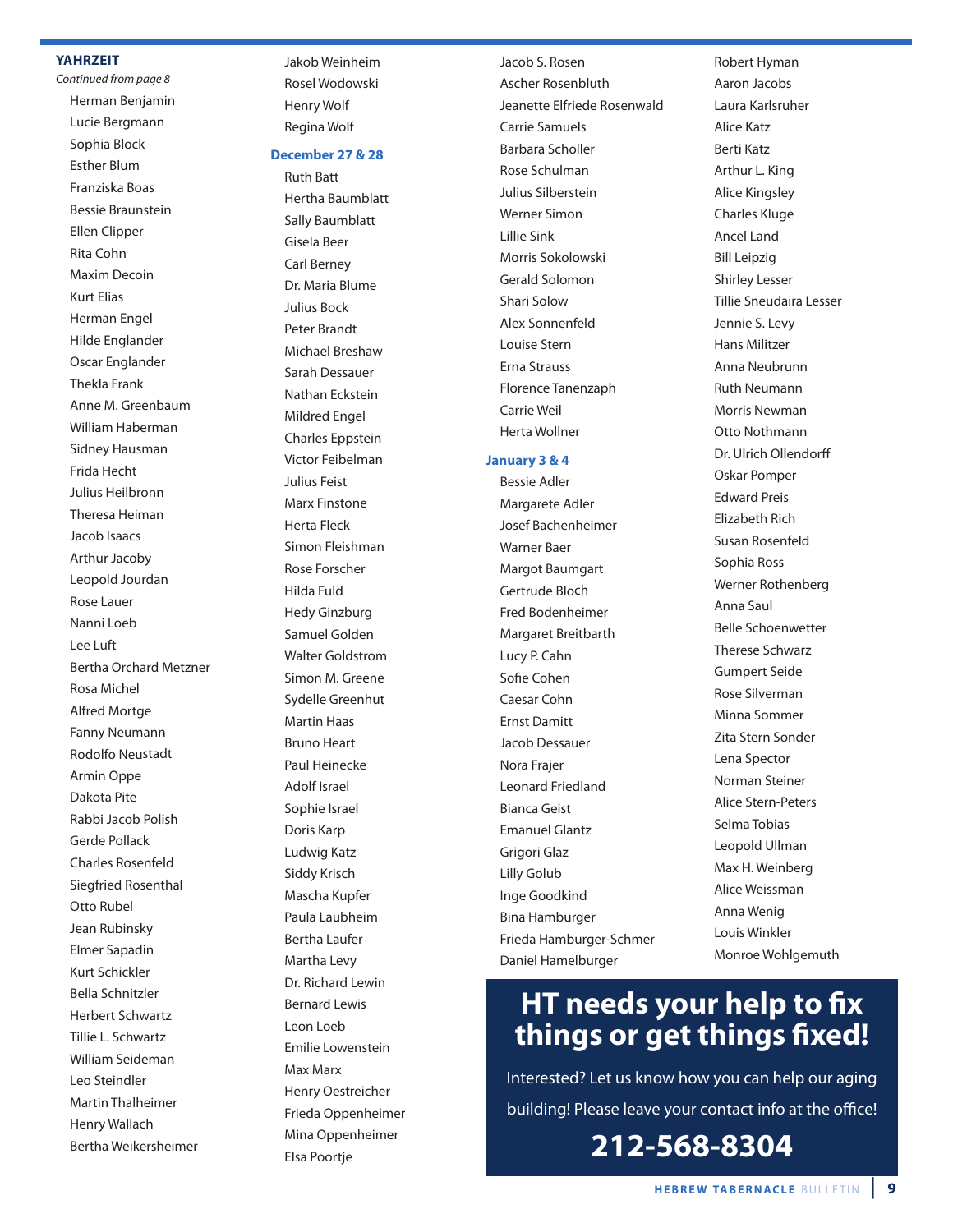

#### "Kol HaShofar: Students Bring the Sound of the Shofar to High Holiday services"

**A** group of Hebrew School students made the services special by<br>**A** performing the traditional ritual of sounding the shofar on the High Holidays. Their teacher and mentor, Miriam Frank, joined them on the bimah as they answered Rabbi Gale's calls with strong blasts on their shofarot. Especially impressive were their endless "Tekiah Gedolah"! Several of the students also joined Miriam in making the sound of the shofar at the Tot Hashana afternoon service. They sounded the shofar and then brought the shofarot around for everyone to touch. What a treat this was for our tots and their families! Miriam blew the shofar at the Family Service conducted by Sharon Silber and David Weiss and the group sounded a mighty "Tekiah Gedolah" to end the fast on Yom Kippur.

Our Ba'alei Tekiah were Daniela Drakhler, Adam Hametz-Berner, Rachel Kelk, Nate Kushirsky and Anna Levy. Thanks to all of you, and to Miriam, for all the time and effort you put into helping all of us fulfill the mitzvah of listening to the shofar on the High Holidays!

Peace, Shelly Koy





## SAVE THE DATE for our Annual Rummage Sale Seeking Volunteers to Make this a Succe\$\$

**T**his year's Rummage Sale will be held on Sunday, November 17<br>and Monday, November 18 from 10am to 4 pm. Please clean out your closets and cabinets, ask neighbors for their gently used items and pass the information on to your friends and community. This is the Hebrew Tabernacle's largest fund raiser and we so need the funds!

We accept donations of houseware, furniture, software, CD's, DVD's, books, toys, games, art work, jewelry, handbags, children's clothing and general bric a brac. All items should be in working order and in good condition. If you would like to receive a receipt for your donation, please label boxes and bags with the general content and personal information. To arrange a convenient time for drop off, call 212 568-8304.

Our Corner Café will be open again. We gladly accept donations of fresh baked brownies, muffins, cookies, bread, etc. which can be dropped off the mornings of the sale. The delicious aromas wafting from these treats encourage shoppers to stay longer and buy more!

Volunteers are also needed prior to the Sale for sorting, pricing and setting up. Each day of the Sale we will need floorwalkers, cashiers, baggers, and concessionaires. Please contact me @ ren\_27@rocketmail.com if you are interested in volunteering at this wonderful community event.

Thank you in advance for your help and support.

Rose Ellen Neidish & Mike Klein, Co-Chairs

# **Sunday, Nov. 24, 9:30 AM**<br>**HT** will participate in the JCC of Washington Heights' Volunteer

Day, with a Fall Spruce Up at the Tabernacle. Volunteers are needed to polish the ark doors and various other wood and brass objects in the building, and to do light garden work, including weeding and pruning, outside. All projects will end at approx. 12:15pm so that volunteers can meet at Mt. Sinai at 12:30pm for refreshments. To volunteer please Contact Mt. Sinai at 12:30pm for refreshments. To volunteer please<br>Contact MICHAEL KLEIN, (mkleinnyc@rcn.com), Building Committee<br>Chairperson.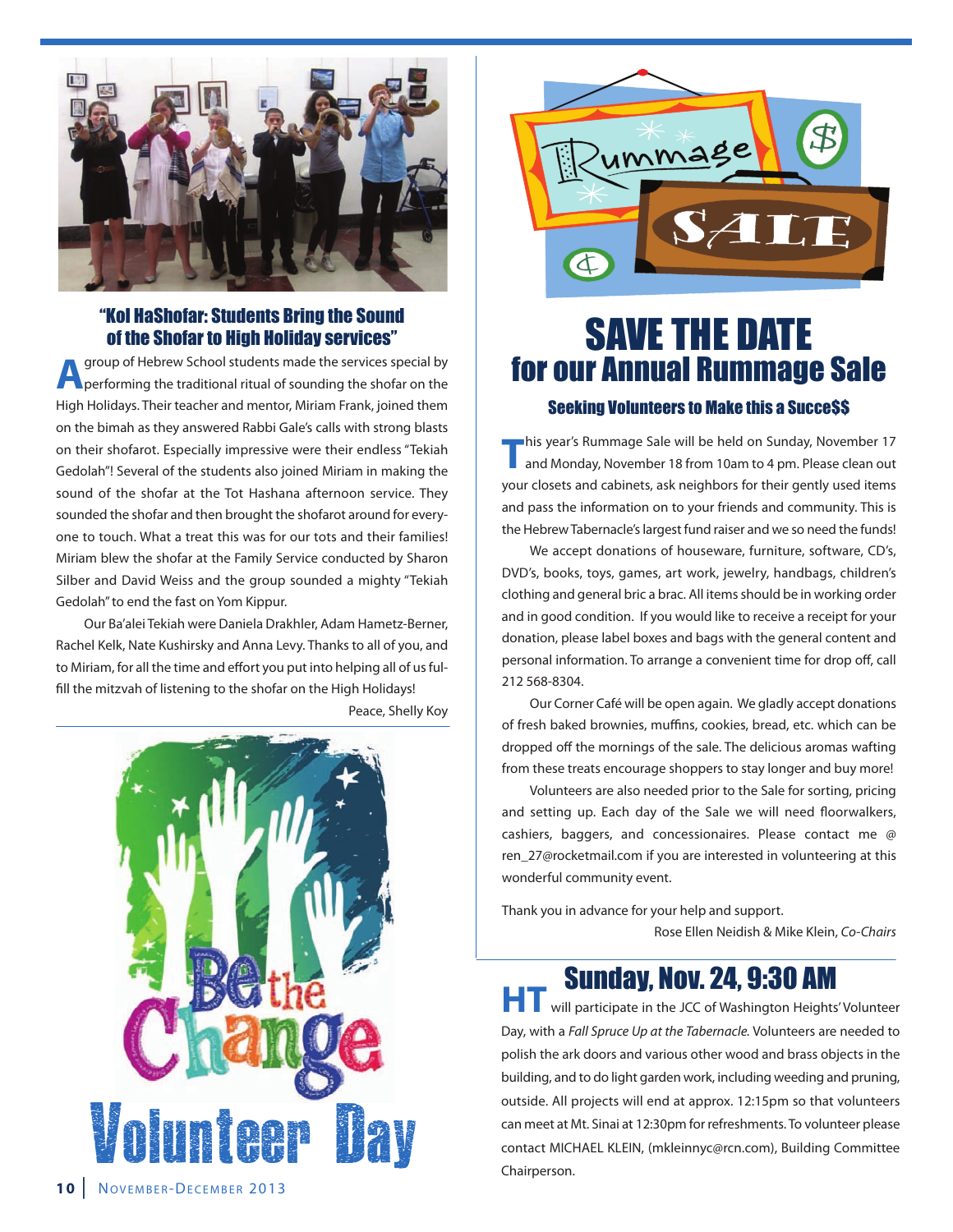## The Complete Story of Fred and Sylvia Marcus

Dr. Joan Saloman

**S**everal months ago, I received a research request from the Chair-<br>man of the Historical Society of Uedem, Germany. The society is producing a book about what became of the Jews who lived in that town prior to the Holocaust. The chairman was looking for any information regarding Fred and Sylvia Marcus, particularly their life in America. What follows is the result of my research, which yielded as complete a story of the couple's life here as possible.

Fred Marcus was born Fritz Marcus on December 18, 1902 in Sonsbeck, Germany. As his mother and father did not marry, he kept his mother's maiden name. His stepfather, Isidor Forst, was a horse trader who apparently took Fred under his wing and taught him the business. The family lived in Uedem.

Sylvia Eichwald was born in Krefeld on January 29, 1904. She married Fred Marcus on February 24, 1939, in Krefeld. Rather than set up a home, the newlyweds lived separately; Fred continued working in the family business in Uedem, while Sylvia remained in Krefeld. Obviously, the couple were already planning to emigrate from Germany, which they succeeded in doing on November 22, 1939. They departed from Rotterdam, on the S.S. Rotterdam, and arrived in New York City on December 2, 1939. In the ship's passenger list Fred's occupation is listed as horse trader and the couple's consecutive visa numbers are given--#5998 and #5999.

The U.S. Federal Census, conducted in April 1940 shows Fred and Sylvia living at 30 Woodland Drive in Kings Point, Long Island. There they worked as servants for the family of Rudolph Lowenstein. The Lowensteins were extremely wealthy and the Kings Point house was quite a mansion, housing Mr. and Mrs. Lowenstein, their three children, Mrs. Lowenstein's mother, a nurse (who undoubtedly took care of the children), and Fred and Sylvia. Fred worked as chauffeur and butler, and Sylvia was both cook and chamber maid. According to a friend who knew the Marcuses well later in their life, the Lowensteins paid Fred and Sylvia extremely well and they were able to save quite a bit of money. The winter months the Lowenstein family spent in Florida, taking the entire household with them, including Fred and Sylvia. Summers were spent in Lake Placid in upstate New York where, likewise, the whole family and the servants went. Fred was chauffeur, driving both to Florida and to Lake Placid on these sojourns.

In 1945, the couple applied for citizenship; on Sylvia's application her address is given as 101 Central Park West, quite an upscale area of Manhattan. It may be assumed that the Lowenstein household had moved there, once again. Fred and Sylvia worked for the family until well into the 1950's, when the couple moved to their own apartment at 720 Fort Washington Avenue. This apartment is where they lived for the remainder of their lives. They must have felt very much at home in Washington Heights, with its large population of German Jewish refugees. The Marcuses became members of the Hebrew Tabernacle Synagogue and led, in general, a quiet life.

In the years following their employment by the Lowensteins, Fred worked as the Maitre'd at the prestigious Cafe de la Paix in the St. Moritz Hotel, overlooking Central Park. This was the only other job he had, working there until he retired. Fred must have been well-received at the restaurant; he was tall, handsome, and very charming. This combination, together with his European accent, made Fred a perfect match for this first-of-its-kind sidewalk cafe in New York, modeled after the famous one of the same name in Paris. While Fred was employed at the cafe, Sylvia had a position in a handbag factory owned by soon-to-be famous designer Judith Leiber. The two women must have felt a kinship of sorts; Mrs. Leiber was also a Holocaust survivor who had escaped from Nazi-occupied Hungary.

Fred and Sylvia Marcus lived into their nineties. Towards the end of their lives they were cared for by a beautiful and stately African American lady named Mary Cowan. At first Mary also worked for some other residents of 720 Fort Washington Avenue but, after Sylvia died, Mary gave up most of her other jobs to care for Fred nearly full-time. His personal doctor tried to convince Fred that he should hire someone to live in and care for him around the clock, but Fred refused, and kept Mary until he died. Both his doctor and neighbor said he was quite stingy when it came to spending money on himself. He was, however, generous to others; he left money to Mary Cowan and to the Hebrew Tabernacle Synagogue.

Sylvia died at the age of 91 on June 3, 1995. Fred died on August 9, 2001 at the age of 98. They are buried in the Hebrew Tabernacle section of Cedar Park Cemetery in Westwood, NJ. According to his doctor, Fred remained healthy until the end and died peacefully of old age. Fred and Sylvia Marcus were married for 55 years and never had children. There are name plaques in the sanctuary of the synagogue for each of them.

All in all, considering what they endured as survivors of Nazi persecution for many years, the Marcuses did quite well for themselves and lived very good lives here in America.

My sincerest thanks go to Mike Klein, Joan Laufer, Dr. Peter Hoffman, Ruth Warrener, and Rita Leopold, without whom I would not have been able to fill in so many details of Fred and Sylvia's story.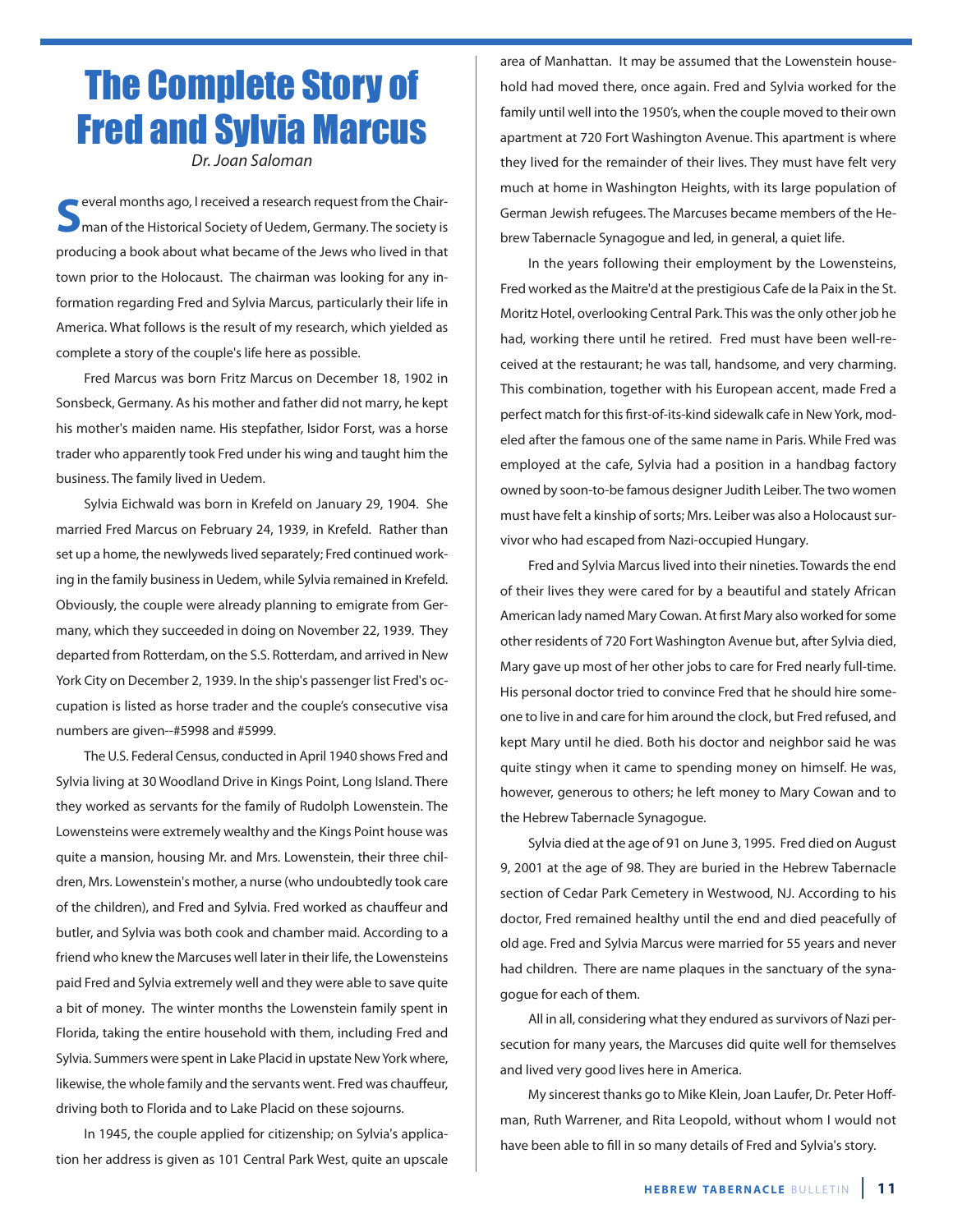**551 Fort Washington Avenue at 185 Street 212-568-8304 or see http://www.hebrewtabernacle.org**

## **Hebrew Tabernacle of Washington Heights invites you to remember**



## **With Two Special Shabbat Services commemorating the** *75th Anniversary of Kristallnacht - the Night of Broken Glass (November 9th and 10th, 1938)*

**And a Special November/December 2013 Armin and Estelle Gold Wing Art Exhibit**

*"Experiencing a Time of War and Beyond: Portraits of Spirited Holocaust Survivors"*

*with photographs and sculptures of our survivors by Yael Ben-Zion, Peter Bulow, and Roj Rodriguez and interviews by Halley Goldberg of Partners in Caring curated by Hebrew Tabernacle member Regina Gradess*

**Friday evening, November 8th, 2013 at 7:30 p.m. Kristallnacht Shabbat Services and Artist's Reception**



*Friday night guest speaker: Hebrew Tabernacle Member, Dr. Ruth*

**Saturday morning November 9th, 2013 at 10 a.m. Kristallnacht Shabbat Services followed by film documentary –** *About Face* **1 p.m.**







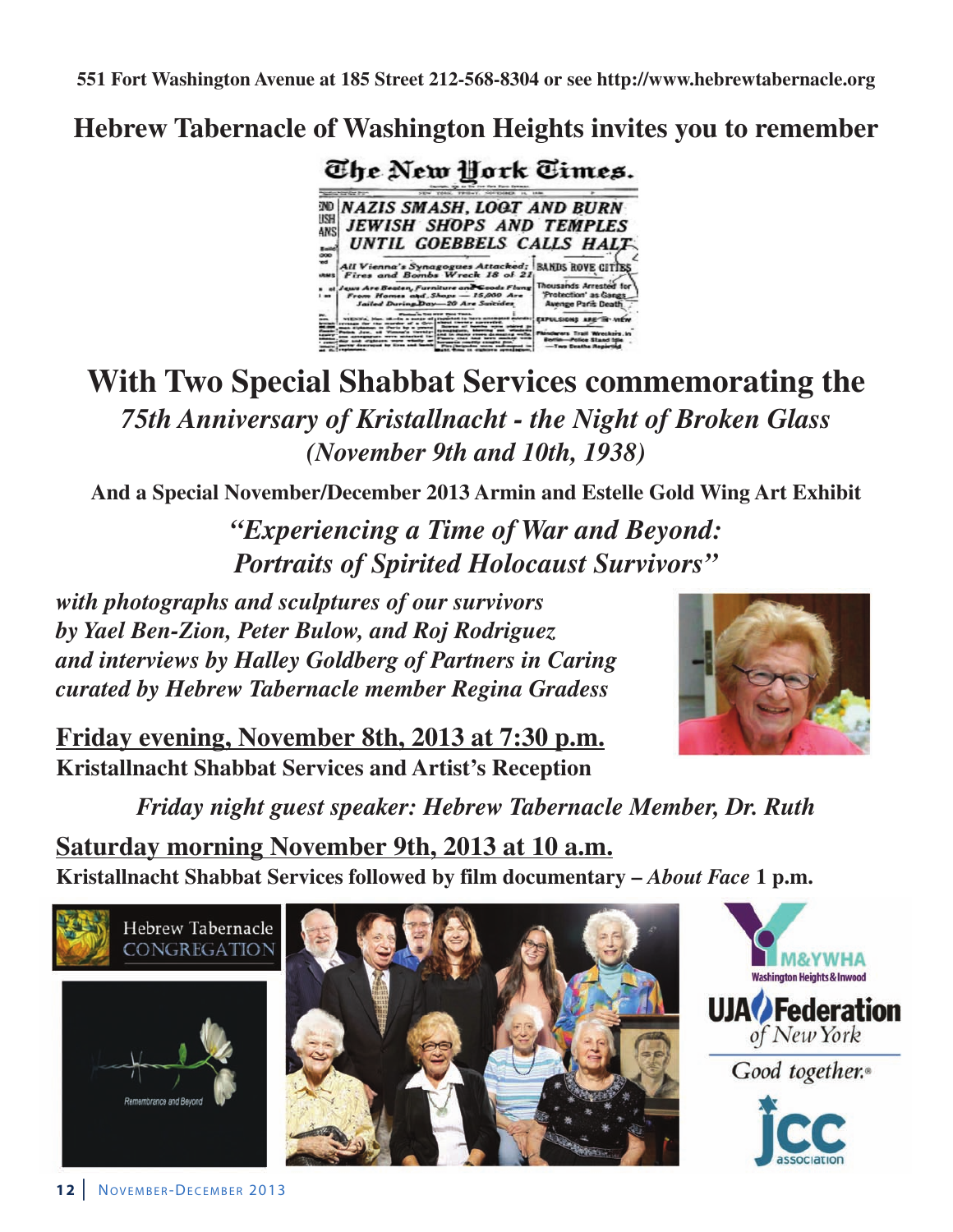*"For decades the YM&YWHA of Washington Heights and Inwood has been, and continues to be, a haven for those seeking refuge, respect and understanding. Many who enter our doors and participate in our programs have lived through trials and tribulations that we cannot even begin to imagine. For some, who will be part of this exhibit, one such horror has come to be known to the world simply as "The Holocaust" - the systematic murder of six million Jews of Europe. We at the Y remember the past, honor those who lived and died during that time, and safeguard the truth for future generations. For the sake of ourselves and our children, we must pass down the stories of those who have experienced the evils of war. There are lessons to be learned for the future. Our survivor interview series conducted by Halley Goldberg of the "Partners in Caring" program will be on display at the exhibit for everyone to read. This vital program was made possible through a generous grant from the UJA-Federation of New York, designed to enhance relationships with synagogues in Washington Heights and Inwood."*

**Our joint art exhibit features portraits and interviews of survivors of the Holocaust, Hannah Eisner, Charlie and Lilli Friedman, Pearl Rosenzveig, Fredy Seidel and Ruth Wertheimer, all of whom are members of the The Hebrew Tabernacle, a Jewish congregation that many German Jews fleeing the Nazis and fortunate enough to come to America, joined in the late 1930's. In addition we will also honor Holocaust survivor Gizelle Schwartz Bulow- mother of our artist Peter Bulow and WWII survivor Yan Neznanskiy – father of the Y's Chief Program Officer, Victoria Neznansky.**

**Friday evening begins at 7:30 p.m. with a special Sabbath Service, guest speaker, Dr. Ruth Westheimer, ceremonies, music, songs, and poetry in memory of the 75th Anniversary of Kristallnacht (the Night of Broken Glass). The Artist's Opening Reception follows at 9:30 p.m.**

**The next morning, at 10 a.m. Shabbat Services at Hebrew Tabernacle will be followed by the viewing of a film documentary. About Face, recounting the poignant experiences of Jewish men who fled Nazi Germany but returned as soldiers in the victorious Allied armies. A light luncheon is included for those attending the service and film. All are invited. RSVPs appreciated.**

**Artist's Statement: Yael Ben-Zion www.yaelbenzion.com.** Yael Ben-Zion was born in Minneapolis, MN and raised in Israel. She is a graduate of the International Center of Photography's General Studies Program. Ben-Zion is the recipient of various grants and awards, most recently from the Puffin Foundation and from the Northern Manhattan Arts Alliance. Her work has been exhibited in the United States and in Europe and was published in two monographs. She lives in Washington Heights with her husband, and their twin boys.

**Artist's Statement: Peter Bulow: www.peterbulow.com.** My mother as a child, had been in hiding during the Holocaust. Over the years, her experience, or what I imagined to have been her experience, has had a large influence on me. This influence is reflected both in my personal and in my artistic life. I was born in India, lived as a young child in Berlin and emigrated to the US with my parents at age 8. I have a Masters in Fine Arts in sculpture. I am also the recipient of a grant that will allow me to make a limited number of bronze busts of Holocaust survivors. Please let me know if you are interested in being part of this project.

**Artist's Statement: Roj Rodriguez: www.rojrodriguez.com.** My body of work reflects my journey from Houston, TX – where I was born and raised – to New York – where, exposed to its ethnic, cultural and socioeconomic diversity and its unique view on immigrants - I found a renewed respect for everyone's culture. I've apprenticed with well-established photographers, travelled the world extensively and collaborated with many top professionals in the field. Since January, 2006, my career as an independent photographer has become a process of taking on personal photography projects that emerge from my own understanding of the way we share the world and exercise our creativity as a whole.

**For gallery open hours or for further information please call the synagogue at 212-568-8304 or see http://www.hebrewtabernacle.org**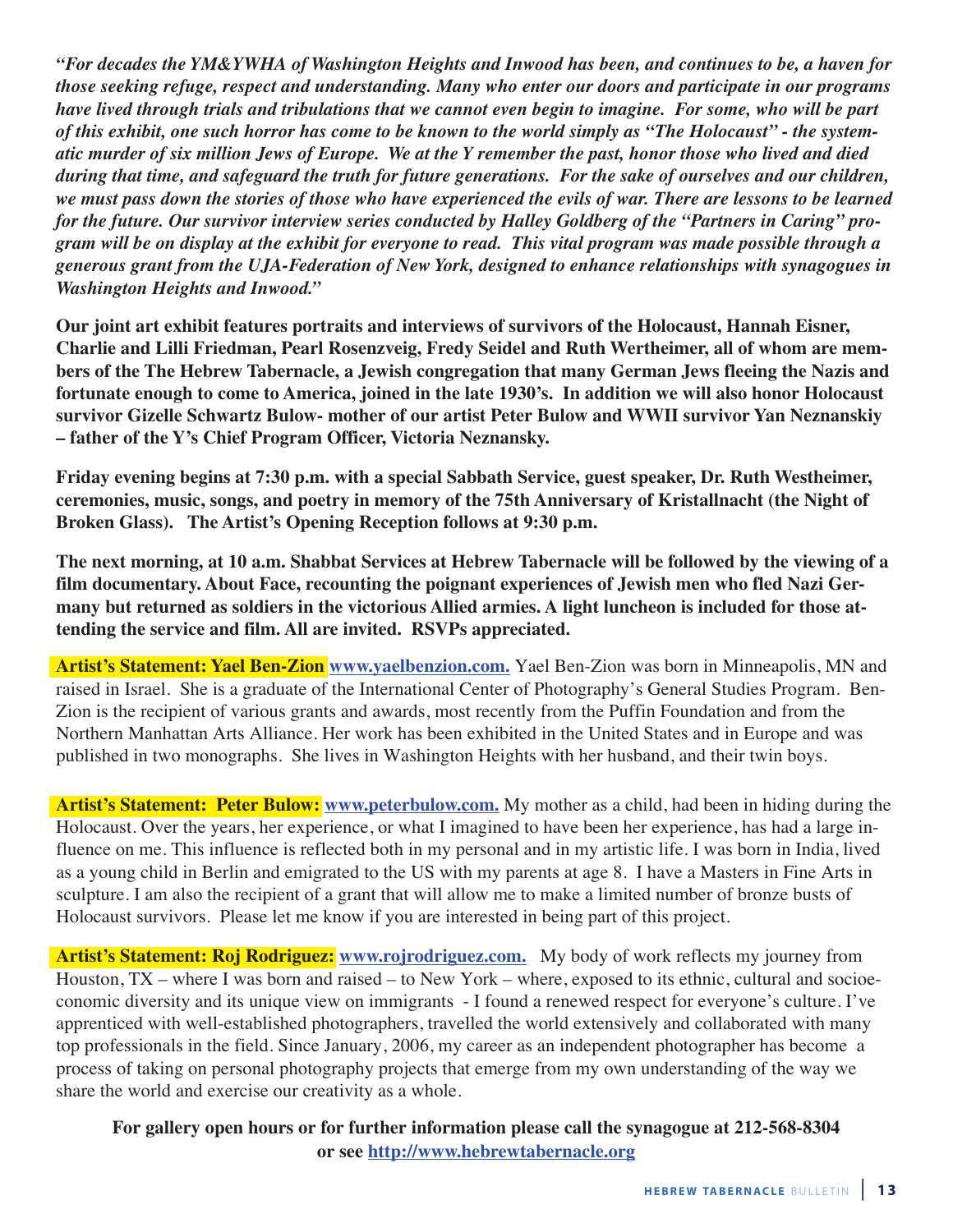# **The Hebrew Tabernacle is proud to present** A Shabbat Commemoration of the Seventy Fifth Anniversary of Kristallnacht **Friday, November 8 - Saturday, November 9, 2013**



**Friday, Nov. 8, 7:30 PM: Guest speaker: Tabernacle member, Dr. Ruth Westheimer. Service will include special ceremonies, prayers and professional choir. Oneg and reception will follow, in conjunction with YWHA of Washington Heights and Inwood, to mark the opening of** *Experiencing a Time of War and Beyond: Portraits of Spirited Holocaust Survivors.* **Exhibit chronicles lives of six members of the congregation, some of whom experienced Kristallnacht first-hand, who emigrated from the Third Reich and went on to lead successful lives.**

**Saturday, Nov. 9, 10:00 AM: Morning service with special music and prayers in remembrance of Kristallnacht. For those attending service and film that follows, there will be a light kiddush lunch in Social Hall after service.**

**Saturday, Nov. 9, 1:00 PM: Showing of film** *About Face.* **In this moving documentary, various men who fled Nazi Germany as youths recount the poignant experiences they encountered upon returning to Europe and to Germany during WW II as soldiers in the victorious Allied armies. After the film and discussion, dessert will be served.**

*DONATING:* **Your donations will help make these observances moving and meaningful for our community. Please become a** *Sponsor.* **Donations in multiples of \$18, symbolizing** *Life,* **will recognize our panel of survivors and other friends or family members impacted by Kristallnacht or the Holocaust. Please indicate "Kristallnacht" on the memo line of checks. Donations can also be made online, www.hebrewtabernacle.org, by clicking "Donate or Pay Bill" at top or bottom of home page. On donation page, next to "If donation, select a fund," enter "General Fund." In Comment box, enter "Kristallnacht." Donations received through October 31 will be acknowledged in prayer pamphlet for Friday night service. Donations received from November 1-7 will be acknowledged in weekly program. All donations will be listed in bi-monthly Bulletin.**



*Please note: There will be escorted transportation available for guests who need help getting home after the Friday night events. To arrange for this service and/or RSVP for your attendance at any of the events, please contact the office: 212 568-8304 or HToffice@nyc.rr.com*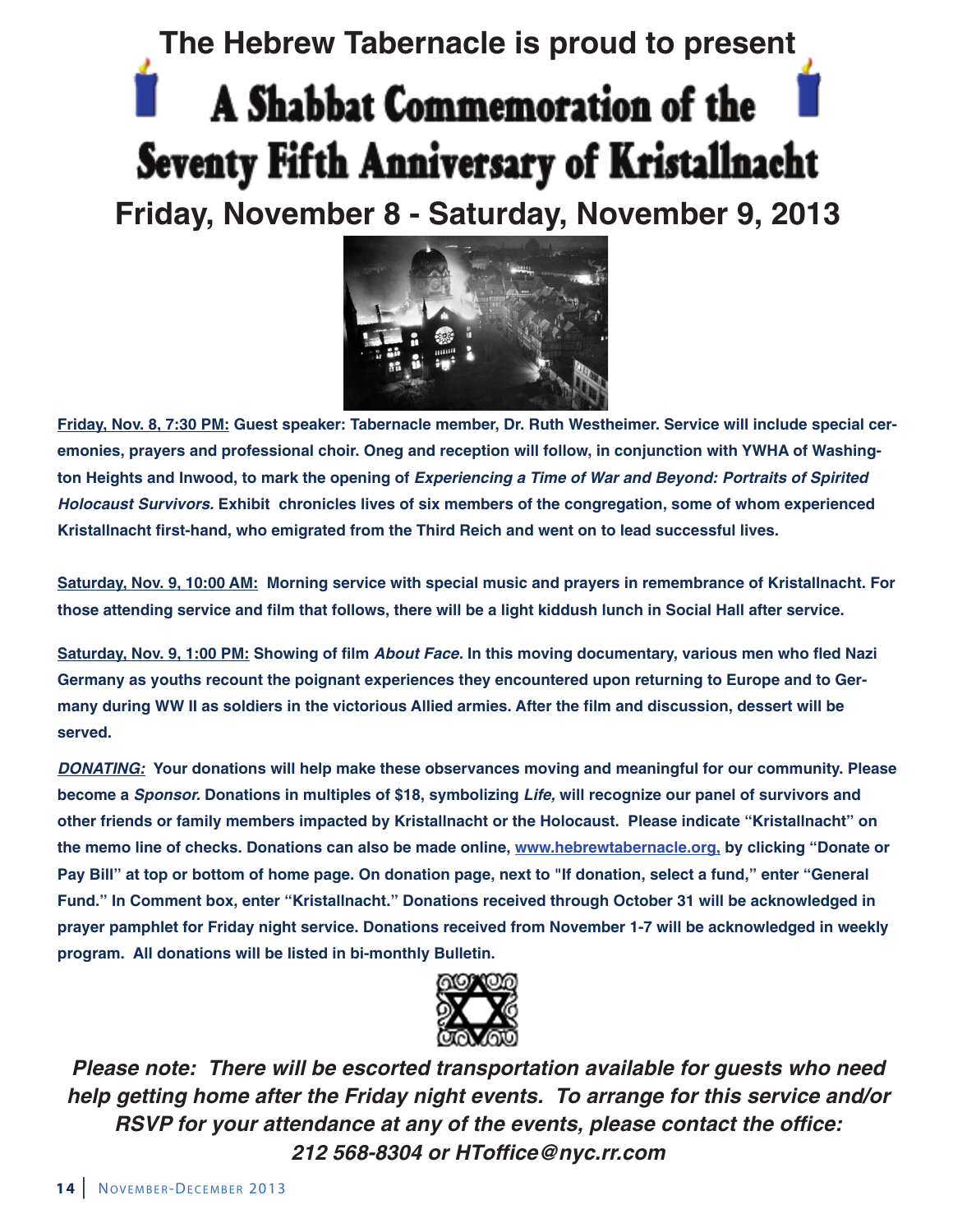### November 2013 CHESHVAN-KISLEV 5774

| <b>SUNDAY</b>                                                              | <b>MONDAY</b>                                                                                                     | <b>TUESDAY</b>           | <b>WEDNESDAY</b>                                                                      | <b>THURSDAY</b>                                                                                       | <b>FRIDAY</b>                                                                                                                                                 | <b>SATURDAY</b>                                                                                                                                                        |
|----------------------------------------------------------------------------|-------------------------------------------------------------------------------------------------------------------|--------------------------|---------------------------------------------------------------------------------------|-------------------------------------------------------------------------------------------------------|---------------------------------------------------------------------------------------------------------------------------------------------------------------|------------------------------------------------------------------------------------------------------------------------------------------------------------------------|
|                                                                            |                                                                                                                   |                          |                                                                                       |                                                                                                       | Cheshvan 28<br>5:30 pm: Hands-on Crafts<br>6:30 pm: Family Service<br>(Piano) Kita Vav and<br>Hay present<br>7:30 pm: Buffet Dinner<br>(reservation required) | Cheshvan 29<br>10:00 am: Ha'Azinu<br>(Shabbat Shuvah)                                                                                                                  |
| Cheshvan 30<br>3                                                           | Kislev <sub>1</sub><br>4:00 pm: Hebrew School<br>6:00 pm: Hebrew<br><b>High School</b><br>7:00 pm: Exercise Class | Kislev <sub>1</sub><br>5 | Kislev 3<br>12:30 pm: Sisterhood<br>4:00 pm: Hebrew School<br>6                       | Kislev <sub>4</sub><br>H.                                                                             | Kislev 5<br>75th Kristallnacht<br><b>Anniversary Observance</b><br>7:30 pm: Kabbalat Shabbat-<br>Krishtallnacht<br>Commemoration<br>(Choir and Organ<br>8     | Kislev 6<br>Vacation Rabbi Gale<br>10:00 am: Shabbat Vayetzel<br>12:00 pm: Luncheon<br>1:00 pm: Kristallnacht<br>Commemoration<br>Documentary film:<br>"Abo Face"<br>Y |
| Kislev <sub>7</sub><br>75th Kristallnacht<br><b>Anniversary Observance</b> | Kislev 8<br>7:00 pm: Exercise Class                                                                               | Kislev <sub>9</sub>      | Kislev 10<br>12:30 pm: Sisterhood<br>4:00 pm: Hebrew School                           | Kislev 11<br>7:00 pm: WHFC: Puzzle                                                                    | Kislev 12<br>6:30 pm: Tot Shabbat<br>7:30 pm: Kabbalat Shabbat                                                                                                | Kislev 13<br>10:00 am: Shabbat<br>Vayishlach<br>10:00 am: Junior<br>Congregation<br>12:00 pm: Study of the<br>Zohar                                                    |
| 10                                                                         | 11                                                                                                                | 12                       | 13                                                                                    | 14                                                                                                    | 15                                                                                                                                                            | 16                                                                                                                                                                     |
| Kislev 14<br>10:00 am: Rummage Sale                                        | Kislev 15<br>10:00 am: Rummage Sale<br>4:00 pm: Hebrew School<br>7:00 pm: Exercise Class                          | Kislev 16                | Kislev 17<br>12:30 pm: Sisterhood<br>4:00 pm: Hebrew School<br>7:45 pm: Board Meeting | Kislev 18                                                                                             | Kislev 19<br>7:30 pm: Kabbalat Shabbat                                                                                                                        | Kislev 13<br>10:00 am: Shabbat<br>Vayeshev<br>12:00 pm: Study of the<br>Zohar                                                                                          |
| 17                                                                         | 18                                                                                                                | 19                       | 20                                                                                    | 21                                                                                                    | 22                                                                                                                                                            | 23                                                                                                                                                                     |
| Kislev 21                                                                  | Kislev <sub>22</sub><br>4:00 pm: Hebrew School<br>7:00 pm: Exercise Class                                         | Kislev <sub>23</sub>     | Kislev 24<br>Chanukah: 1 Candle                                                       | Kislev <sub>24</sub><br><b>Chanukah: 2 Candles</b><br><b>Thanksgiving Day</b><br><b>Office Closed</b> | Kisley 25<br><b>Chanukah: 3 Candles</b><br>6:30 pm: Kabbalat Shabbat-<br>Chanukah                                                                             | Kislev <sub>26</sub><br><b>Chanukah: 3 Candles</b><br>10:00 am: Shabbat<br>Miketz<br>12:00 pm: Adult Ed with<br>Rabbi Gale                                             |
| 24                                                                         | 25                                                                                                                | 26                       |                                                                                       | 28                                                                                                    | 낓.                                                                                                                                                            | 30                                                                                                                                                                     |

## December 2013 TISHEI-CHESHVAN/5774

| <b>SUNDAY</b>                                                                             | <b>MONDAY</b>                                                                                                                                                                                   | <b>TUESDAY</b>                               | <b>WEDNESDAY</b>                                                                                                                                               | <b>THURSDAY</b>                                       | <b>FRIDAY</b>                                                                                                                                                      | <b>SATURDAY</b>                                                                                                       |
|-------------------------------------------------------------------------------------------|-------------------------------------------------------------------------------------------------------------------------------------------------------------------------------------------------|----------------------------------------------|----------------------------------------------------------------------------------------------------------------------------------------------------------------|-------------------------------------------------------|--------------------------------------------------------------------------------------------------------------------------------------------------------------------|-----------------------------------------------------------------------------------------------------------------------|
| Kislev 28<br><b>Chanukah: 5 Candles</b><br>12:30 pm: Social Hall<br>Reserved Event (SHKH) | Kislev 29<br><b>Chanukah: 6 Candles</b><br>January-February<br><b>Bulletin Deadline</b><br>4:00 pm: Hebrew School<br>(Chanukah Party)<br>4:00 pm: Hebrew High School<br>7:00 pm: Exercise Class | Kislev 30<br><b>Chanukah: 7 Candles</b><br>3 | Tevet 1<br><b>Chanukah: 8 Candles</b><br>Deadline to reserve for<br><b>Friday Dinner</b><br>12:30 pm: Sisterhood<br>4:00 pm: Hebrew School<br>(Chanukah Party) | Tevet 2<br>Chanukah: 8th Day<br>5                     | Tevet 3<br>5:30 pm: Hands-on Crafts<br>6:30 pm: Family Service<br>(Piano) Kita Dalet and<br>Zayin present<br>7:30 pm: Buffet Dinner<br>ĥ<br>(reservation required) | Tevet 4<br>10:00 pm: Shabbat<br>Vayigash<br>12:00 pm: Adult Ed with<br>Rabbi Gale                                     |
| Tevet 5<br>8                                                                              | Tevet 6<br>4:00 pm: Hebrew School<br>7:00 pm: Exercise Class<br>9                                                                                                                               | Tevet 7<br>10                                | Tevet 8<br>12:30 pm: Sisterhood<br>4:00 pm: Hebrew School<br>11                                                                                                | Tevet 9<br>7:00 pm: WHFC: This is not<br>a Film<br>12 | Tevet 10<br>6:00 pm: Tot Shabbat<br>7:30 pm: Kabbalat Shabbat<br>13                                                                                                | Tevet 11<br>10:00 am: Junior<br>Congregation<br>10:00 am: Shabbat<br>Vayechi<br>12:00 pm: Study of the<br>Zohar<br>14 |
|                                                                                           |                                                                                                                                                                                                 |                                              |                                                                                                                                                                |                                                       |                                                                                                                                                                    |                                                                                                                       |
| Tevet 12                                                                                  | Tevet 13<br>4:00 pm: Hebrew School<br>7:00 pm: Exercise Class                                                                                                                                   | Tevet 14                                     | Tevet 15<br>12:30 pm: Sisterhood<br>4:00 pm: Hebrew School<br>7:30 pm: Board Meeting                                                                           | Tevet 16                                              | Tevet 17<br>7:30 pm: Kabbalat Shabbat                                                                                                                              | Tevet 18<br>10:00 pm: Shabbat<br>Shemot<br>12:00 pm: WHFC: Meet<br>the Filmakers                                      |
| 15                                                                                        | 16                                                                                                                                                                                              | 17                                           | 18                                                                                                                                                             | 19                                                    | 20                                                                                                                                                                 |                                                                                                                       |
| Tevet 19                                                                                  | Tevet 20                                                                                                                                                                                        | Tevet 21                                     | Tevet 22<br><b>Office Closed</b><br><b>Christmas Day</b>                                                                                                       | Tevet 23                                              | Tevet 24<br>7:30 pm: Kabbalat Shabbat<br>(Lay Led-Piano)                                                                                                           | Tevet 25<br>10:00 am: Shabbat Vaera                                                                                   |
| 22                                                                                        | 23                                                                                                                                                                                              | 24                                           | 25                                                                                                                                                             | 26                                                    | 27                                                                                                                                                                 | 28                                                                                                                    |
| Tevet 26                                                                                  | Tevet 27                                                                                                                                                                                        | Tevet 28                                     |                                                                                                                                                                |                                                       |                                                                                                                                                                    |                                                                                                                       |
| 29                                                                                        | 30                                                                                                                                                                                              | 31                                           |                                                                                                                                                                |                                                       |                                                                                                                                                                    |                                                                                                                       |